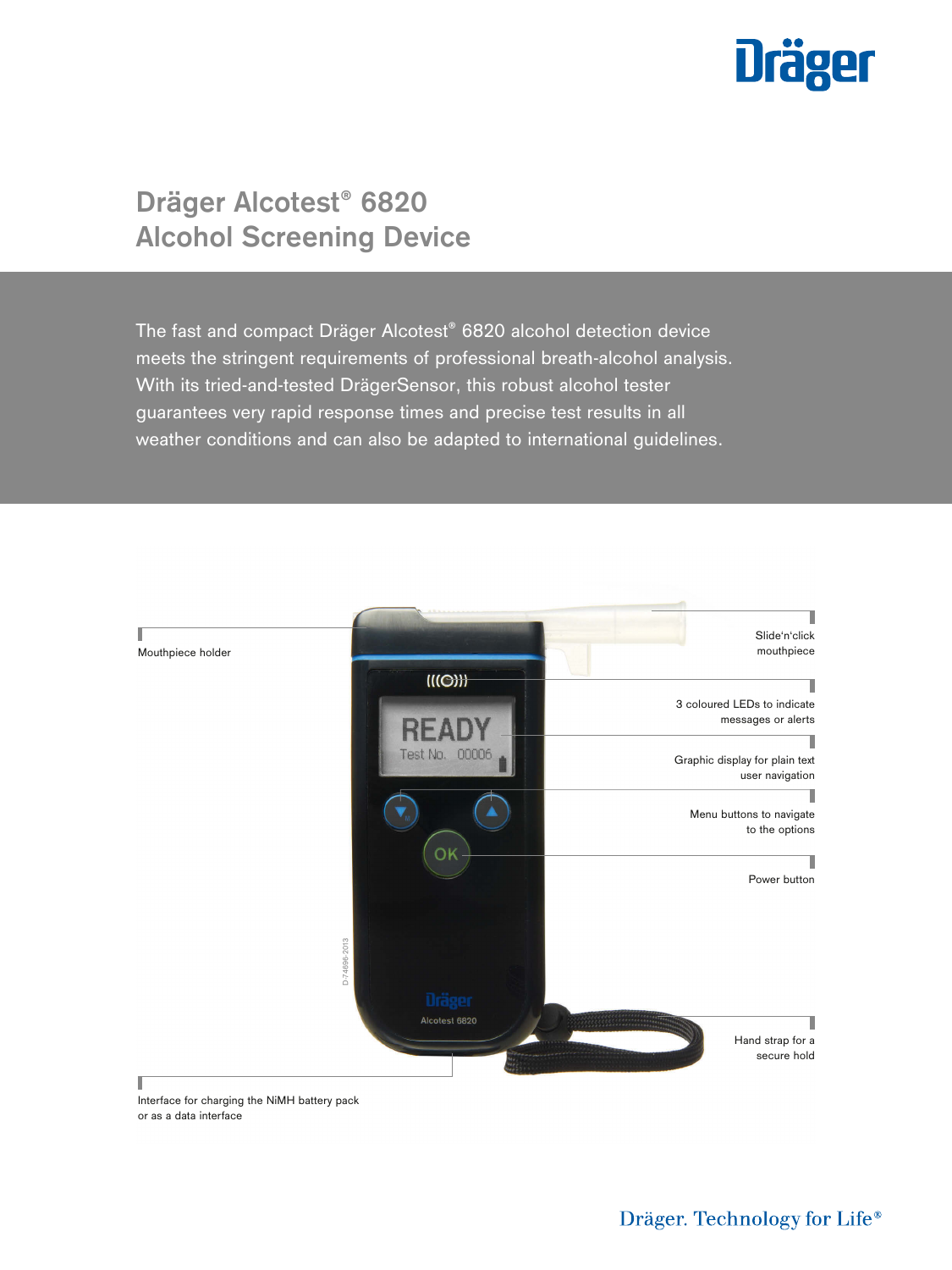## **Benefits**

#### **Alcohol tests for increased safety**

Alcohol is one of the most common causes of accidents - both on the road and in the workplace. The Dräger Alcotest® 6820 enables you to increase general safety, and help prevent personal injury, material damage, and even the loss of public image that can result from alcohol consumption.

## **Very easy to use**

To deal with a person being under the influence of alcohol requires a high degree of concentration. The Alcotester is easy to use, enabling you to perform breath alcohol tests simply and rapidly. All the measurement functions are operated with just one button. Easily understandable full-text messages on a large, backlit display guide you safely through the alcohol testing procedure. An LED and acoustic signals enhance the visual display and indicate when the test is complete. Two menu buttons are used for navigation and to record the statistical data.

## **Proven quality**

The tried-and-tested electrochemical Dräger sensor is also used in the Alcotest 6820. This sensor features very rapid reaction times, high accuracy and a long service life. Even at temperatures of -5 °C and +50 °C, the analysis is always reliable. And, in case of high alcohol levels, the sensor delivers fast, safe results - with both active and passive detection.

#### **Practical design**

The Alcotest 6820 features a user-friendly and ergonomic design. Its compact shape makes it particularly easy to hold, and it can be controlled with one hand. Thanks to its contour, placing the mouthpiece of the Alcotest 6820 in its mount is intuitive, even in the dark. No matter whether it is for use by a right- or left-handed user, or for checking in traffic driving on the left or right, the display is constantly visible to the user. After use, removing the mouthpiece is just as easy and hygienic.

## **High-quality workmanship**

A professional breathalyser has to withstand a lot. Thanks to its user-friendly shape and high-quality workmanship, the Alcotest 6820 meets the growing number of application requirements. And, thanks to its robust materials, it is particularly weather-resistant, e.g. to cold or moisture, and complies with protection class IP 54.

### **"Slide 'n' Click" mouthpiece**

The patented Dräger mouthpieces prevent any attempts at manipulation. The optional non-return valve also ensures the highest degree of hygiene.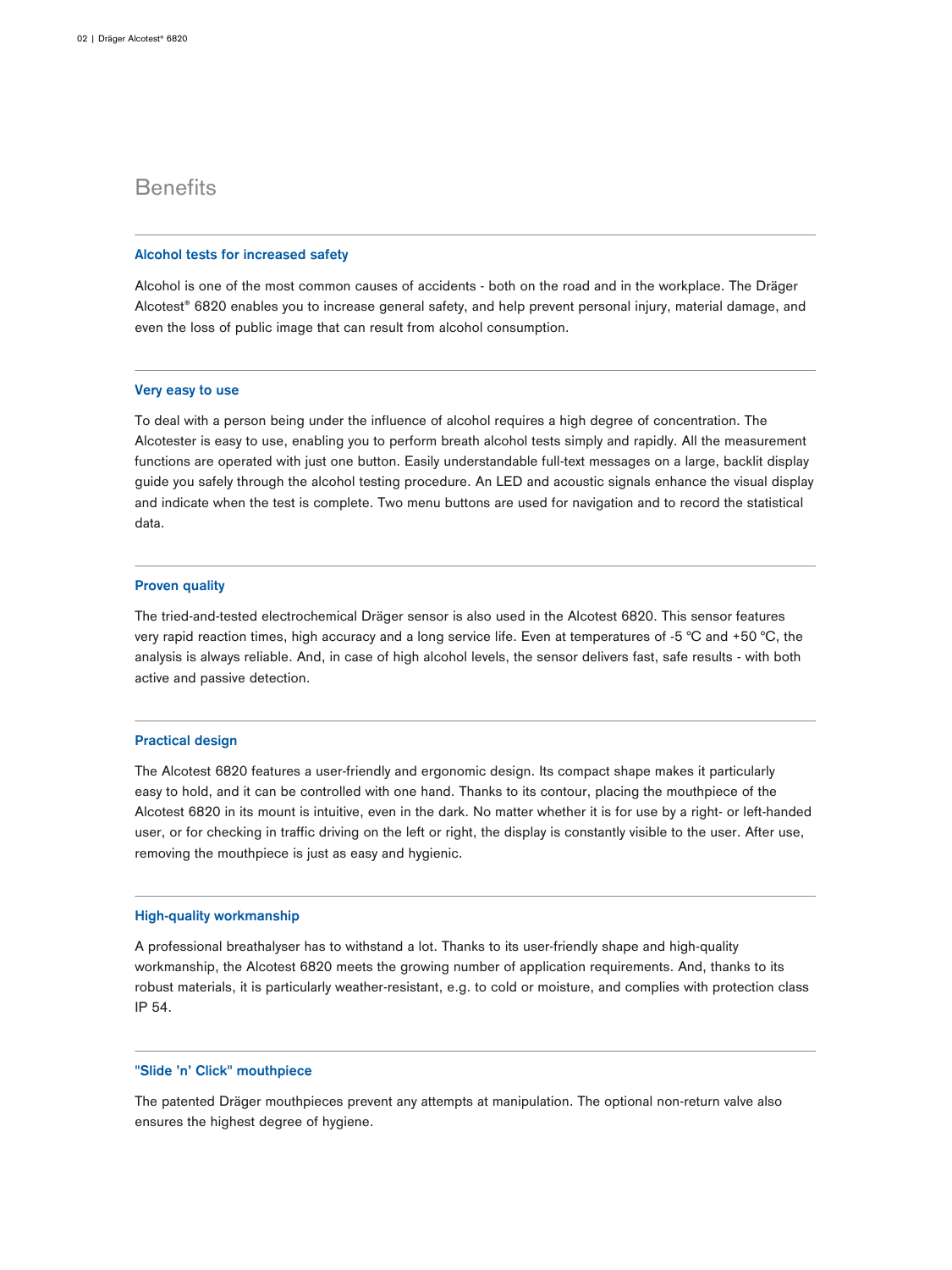## **Benefits**

### **Data processing and documentation**

The expanded memory capacity of the Alcotest 6820 can record up to 5,000 test results. An optical interface enables wireless data transfer to the Dräger mobile printer directly on site. In addition, via a USB connection, the data can be transferred to a PC, or the device can be configured.

## **Optional accessories**

A wide strap makes the Alcotest 6820 secure and convenient to operate. The strap can be secured to a belt or around the wrist with either a buckle or a hook and loop fastener. Reflective strips make it easy to locate the device when necessary.

## **Accessories**



## **Mouthpieces (Slide'n'click)**

Mouthpieces in packs of 100, 250 or 1,000 either with or without a non-return valve.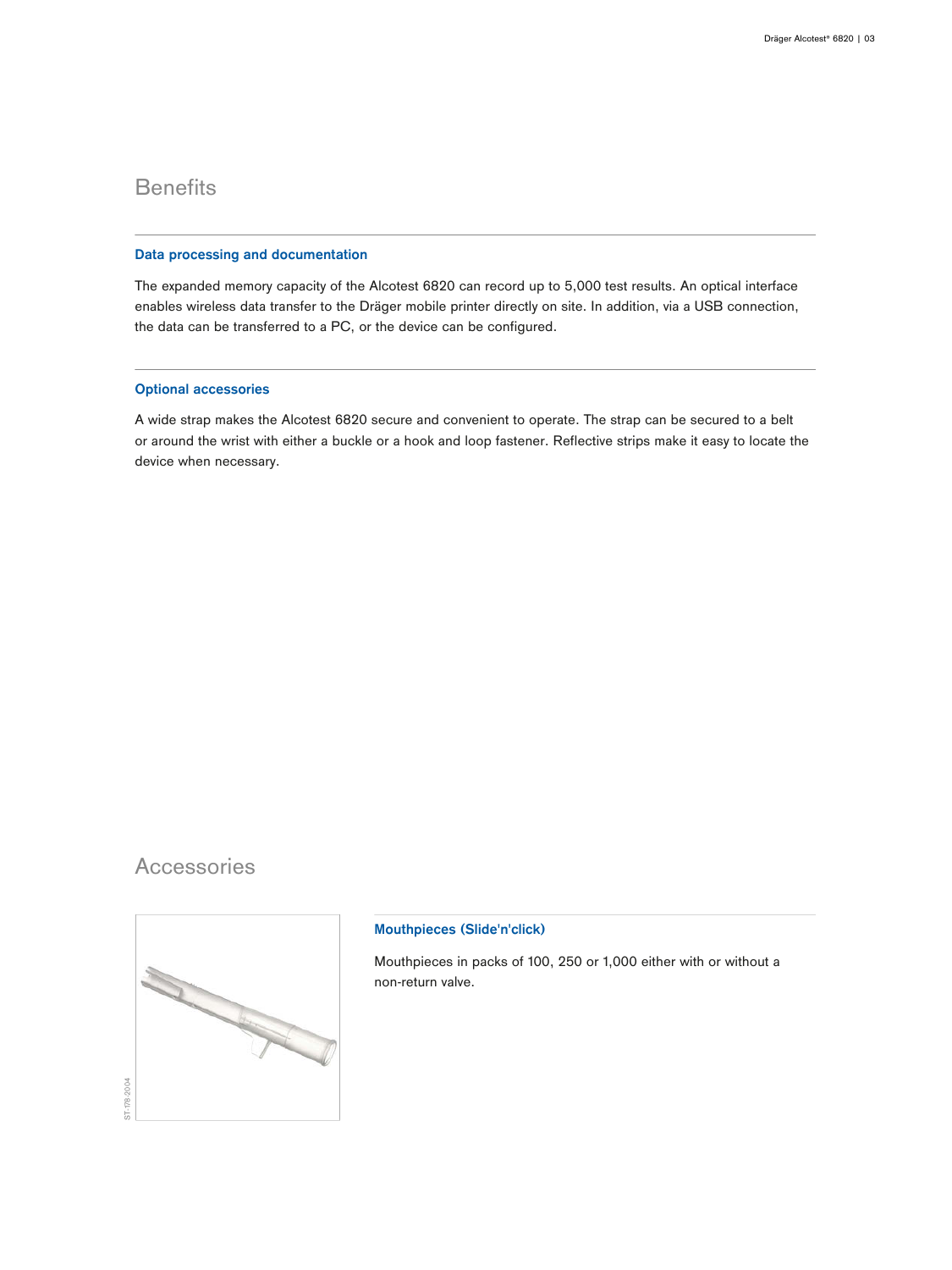## Accessories



## **Power supply**

Alkaline batteries or set of rechargeable batteries for 6820

## **Leather pouch**

Leather pouch in black or yellow for belt fastening



ST-8404-2006

## **Printer**

Dräger Mobile Printer prints breath alcohol and drug test measurement results without using a dedicated power supply. Operates on 4 AA batteries.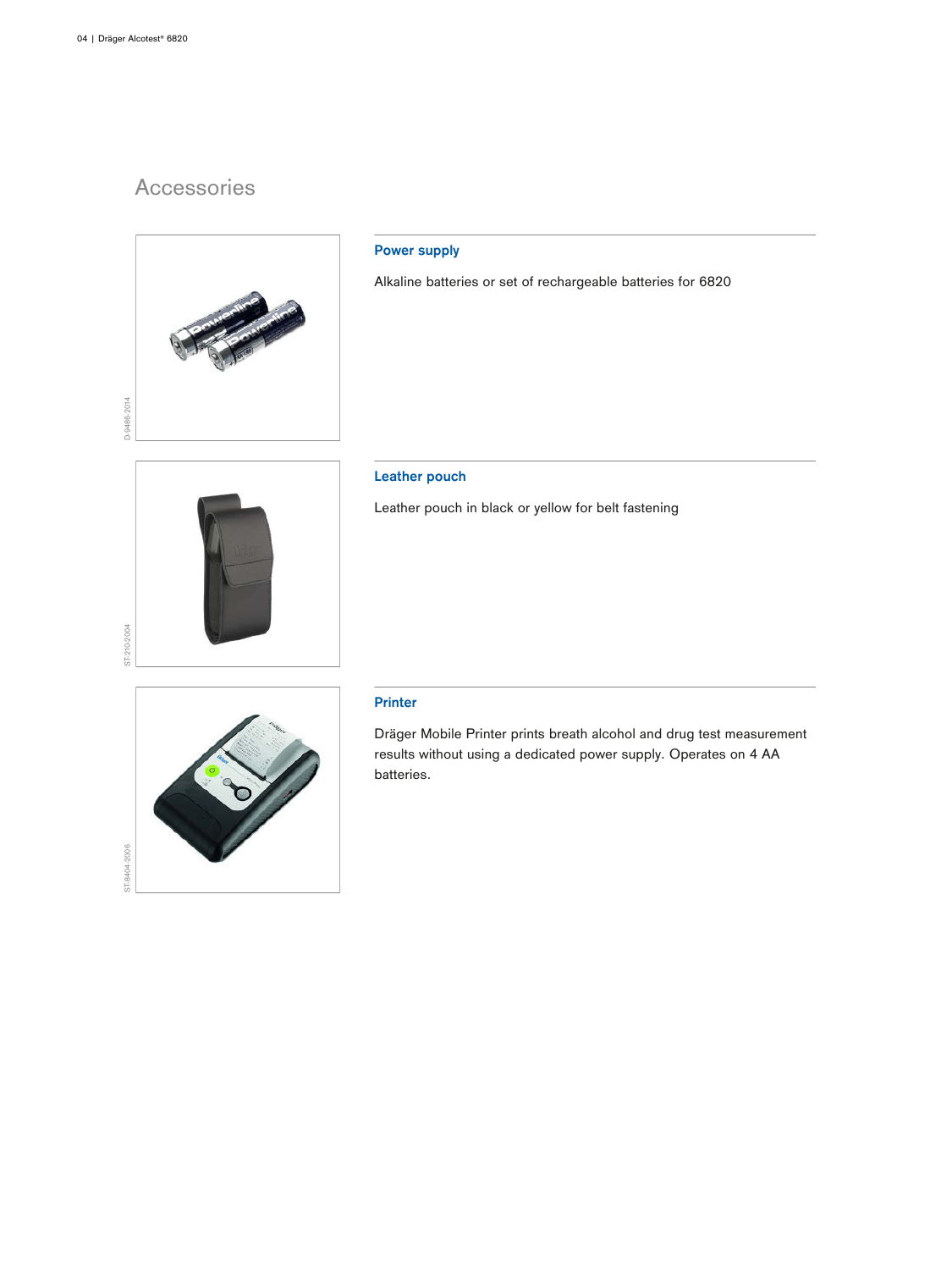## Related Products



## **Dräger Alcotest® 3820**

The Dräger Alcotest® 3820 alcohol screener offers responsible drivers a reliable way to test their blood-alcohol level, giving them the assurance of being legal to drive. This is ensured by precise detection technology identical to that used by the police for over 30 million breath alcohol tests a year.



### **Dräger Alcotest® 5820**

The Dräger Alcotest® 5820 allows the professional user to perform a breath alcohol test with speed and precision. The detection technology of this small, user-friendly, portable measuring device has already proven itself more than 200,000 times worldwide.



### **Dräger Alcotest® 7510**

Portable breath alcohol measuring device for challenging screening tests or for use as evidence by the police, or in commercial or industrial settings. Depending on regulatory and market-specific requirements, the measurement results can also be used as admissible evidence in court.



## **Dräger Alcotest® 9510**

The Dräger Alcotest ® 9510 is an advanced breath alcohol measuring device for applications admissible in a court of law. It is designed to comply with national and international requirements and regulations (OIML R 126, DIN VDE 0405, SR 941.210.4 (CH)). With dual sensor technology, intuitive colour touch screen interface, and modern design the Alcotest® 9510 sets the standard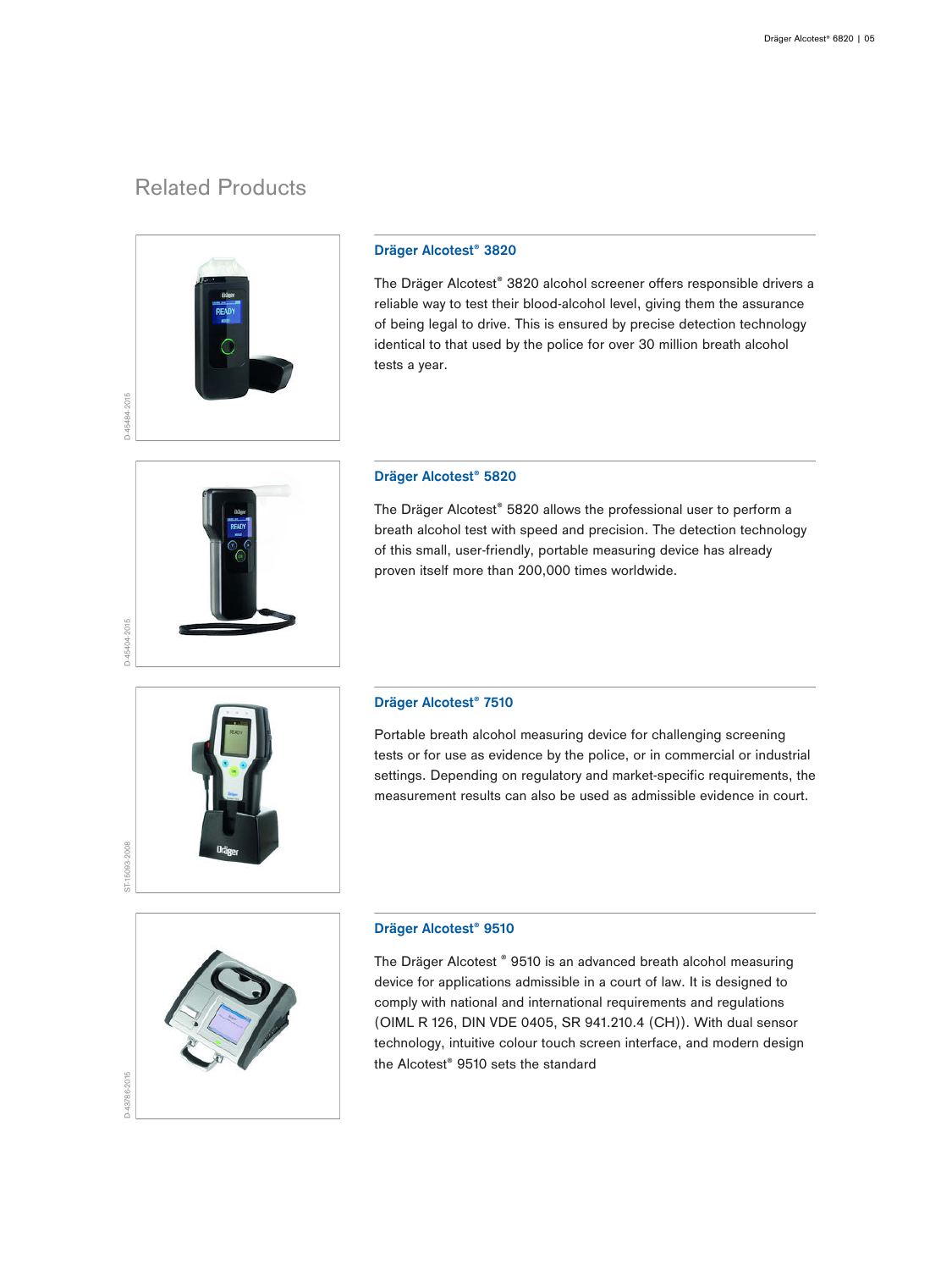## Related Products



## **Dräger DrugTest® 5000**

No pipetting, no drips, no watching the clock:

With the Dräger DrugTest 5000®, drug screening is conducted quickly and easily. Saliva samples can be automatically analyzed straight away for a reliable result on the spot.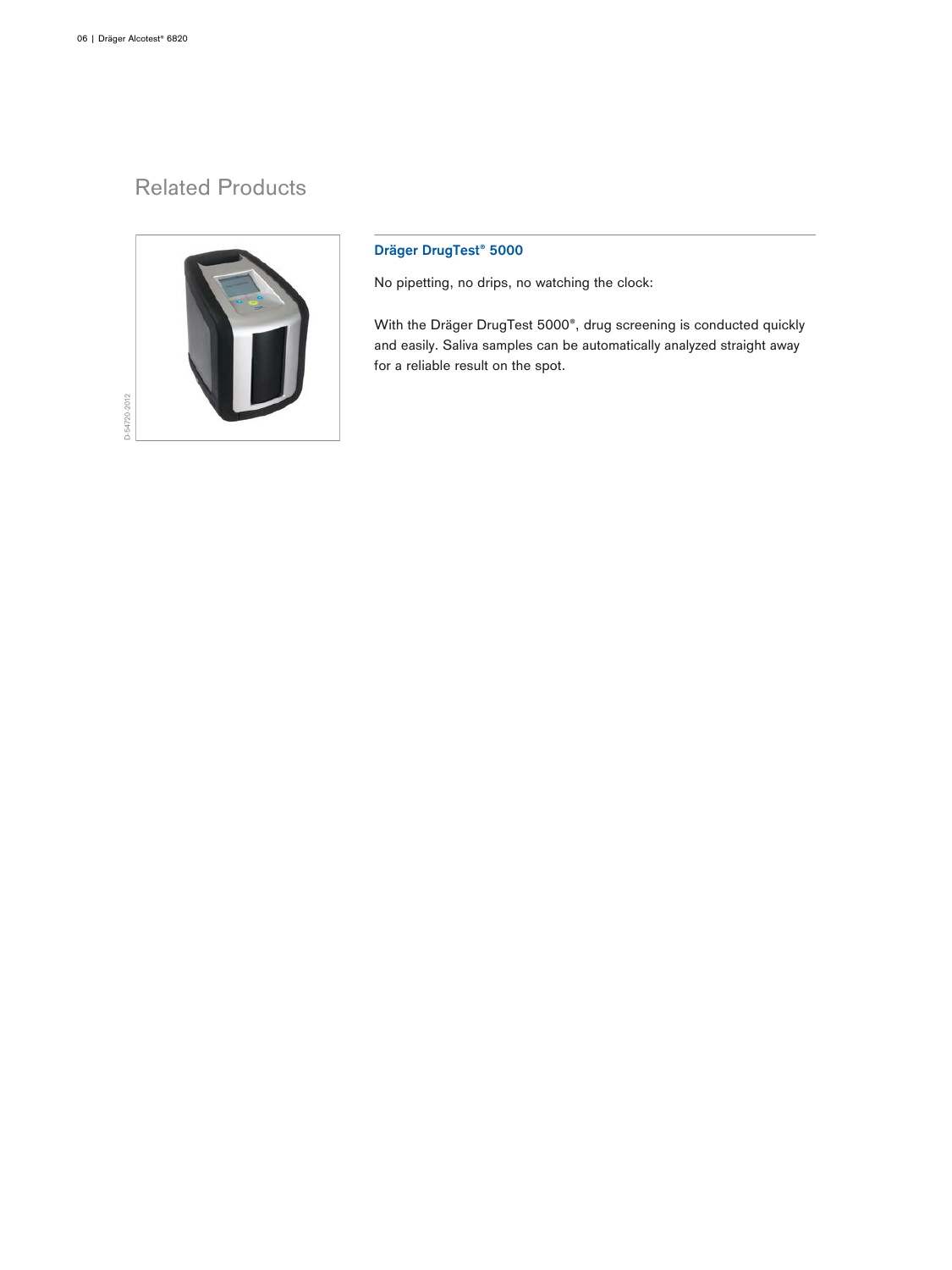## Technical Data

| Test method                    | Electrochemical Dräger sensor for 1/4" technology;              |
|--------------------------------|-----------------------------------------------------------------|
|                                | alcohol-specific                                                |
| Test range                     | 0 to 2.5 mg/L; display indication when exceeding test range     |
| Sampling                       | Standard: automatic sampling when minimum volume is reached     |
|                                | Passive sampling or manual triggering of sampling possible      |
| Ready for use                  | Approx. 2 s after powering up                                   |
| Test result display            | Approx. 3 s (with 0 mg/l), 10 s (at 0.5 mg/l, room temperature) |
| Operating temperature          | -5 to +50 °C; -4 to +122 °F                                     |
| Display                        | Graphic LCD display with background illumination;               |
|                                | 41 mm x 24 mm (128 x 64 pixels)                                 |
| LED                            | 3 colours to indicate messages or alerts                        |
| Acoustic alarms                | Different signal tones indicate various messages and alerts     |
| Memory                         | Space for saving the last 5000 tests with test number, date and |
|                                | time                                                            |
| Power supply                   | Two AA batteries or NiMH batteries, battery indicator on the    |
|                                | display.                                                        |
|                                | Around 1500 breath tests can be conducted with one set of       |
|                                | batteries.                                                      |
|                                | Charging rechargeable NiMH batteries is possible in device      |
| Calibration                    | Wet gas or dry gas calibration                                  |
| Dimensions (H x W x D), weight | 147 mm x 65 mm x 39 mm, approx. 260g                            |
| Device configuration           | Device settings configurable directly via device menu           |
|                                | (PIN required).                                                 |
|                                | No additional PC software required                              |
| Vibration and impact           | Meets EN 60068-2-6, EN 60068-2-27, EN 60068-2-64,               |
|                                | MIL-STD 810F                                                    |
| <b>CE Conformity</b>           | <b>EMC Directive</b>                                            |
| Data interfaces                | USB to PC; optical interface for printer control                |
| Standard                       | Meets EN 15964                                                  |
| Protection type                | <b>IP 54</b>                                                    |
|                                |                                                                 |

# Ordering Information

| Dräger Alcotest <sup>®</sup> 6820 (test unit, 3 mouthpieces, 2 batteries, | 83 22 660 |
|---------------------------------------------------------------------------|-----------|
| hand strap, plastic case)                                                 |           |
| Dräger Alcotest mouthpiece (Slide'n'click)                                |           |
| Package with 100 pieces                                                   | 68 10 690 |
| Package with 250 pieces                                                   | 68 10 825 |
| Package with 1000 pieces                                                  | 68 10 830 |
| Dräger Alcotest mouthpiece (Slide'n'click) with return valve              |           |
| Package with 100 pieces                                                   | 68 11 055 |
| Package with 250 pieces                                                   | 68 11 060 |
| Package with 1000 pieces                                                  | 68 11 065 |
| PSU (power source) 600 mA, 11 V, for charging NiMH batteries              | 83 16 991 |
| 12 V vehicle adaptor for charging NiMH batteries                          | 83 20 252 |
| PC connection cable for Dräger Alcotest Screener USB                      | 83 19 715 |
|                                                                           |           |